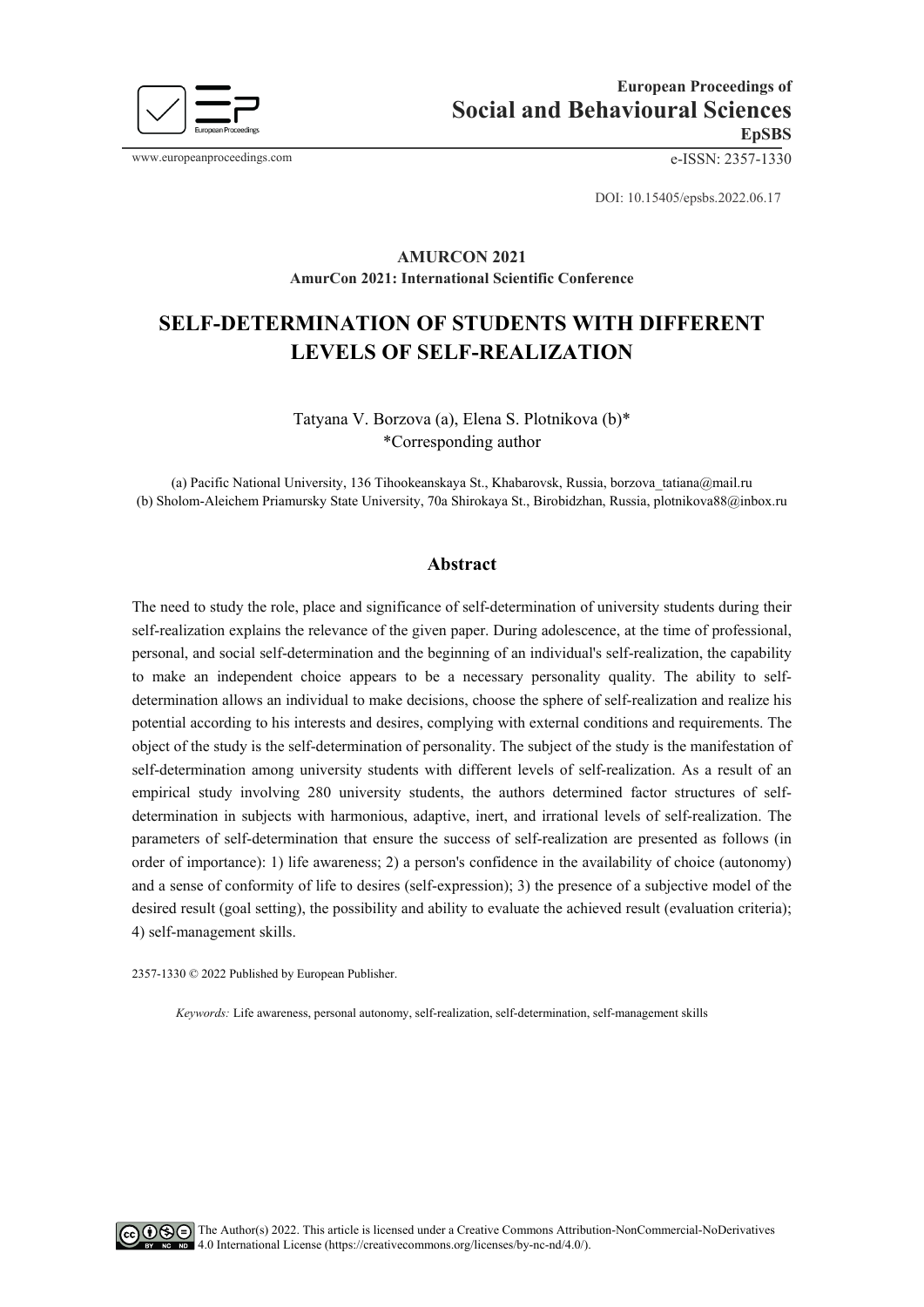# **1. Introduction**

The study of the self-determination of personality in modern psychology is becoming the most relevant in connection with the conditions of a constantly changing world and an enormous amount of information that fills a person's life. Self-determination acquires the most considerable importance in youth during the period of professional, personal and social self-determination and the beginning of selfrealization of the individual. In this regard, the study of this psychological phenomenon and its role in the students' self-realization is relevant.

#### **1.1. Subject of the study**

The subject of the study is the manifestation of self-determination among university students with different levels of self-realization.

#### **1.2. Scientific novelty**

The scientific novelty of the study consists in the description of the manifestation of particular indicators of self-determination (autonomy, self-expression, life awareness, and self-management skills) of students with different self-realization skills. It results in considering the most favorable values (levels) of the studied parameters of self-determination during students' self-realization. From a scientific point of view, the conclusions obtained in the study can be used in further research of this problem. It will contribute significantly to the idea of self-determination as a personal resource of students' selfrealization. From the perspective of practical application, the research results presented in the article will help build a strategy for psychological support of vocational education aimed at harmonizing the determinants of professional self-realization.

#### **2. Problem Statement**

In their work, Ryan and Deci (2017) considered self-determination as human activity and an ability to choose self-development orientation independently. Self-determination implies a person's desire for independent, autonomous behavior in harmonious interaction with the environment, considering its conditions, rules, and laws.

A similar definition of self-determination was given by Kaliteevskaya et al. (2007), who believed self-determination to be the highest form of personality self-regulation, a person's ability to act independently of external circumstances and unpredictably for outside observers, but at the same time following their logic and beliefs.

Bogomaz et al. (2019) defined self-determination as a person's ability to choose and make choices by feeling rather than by external reinforcements and stimuli. The basis of self-determination is a person's internal position being a dynamic system of motivational and affective-semantic regulation of vital activity. The prevalence of internal motivation and internalization of behavior serve as quantitative characteristics of a person's inner freedom. Perikova et al. (2021) associated self-determination and the inner activity of students with life satisfaction.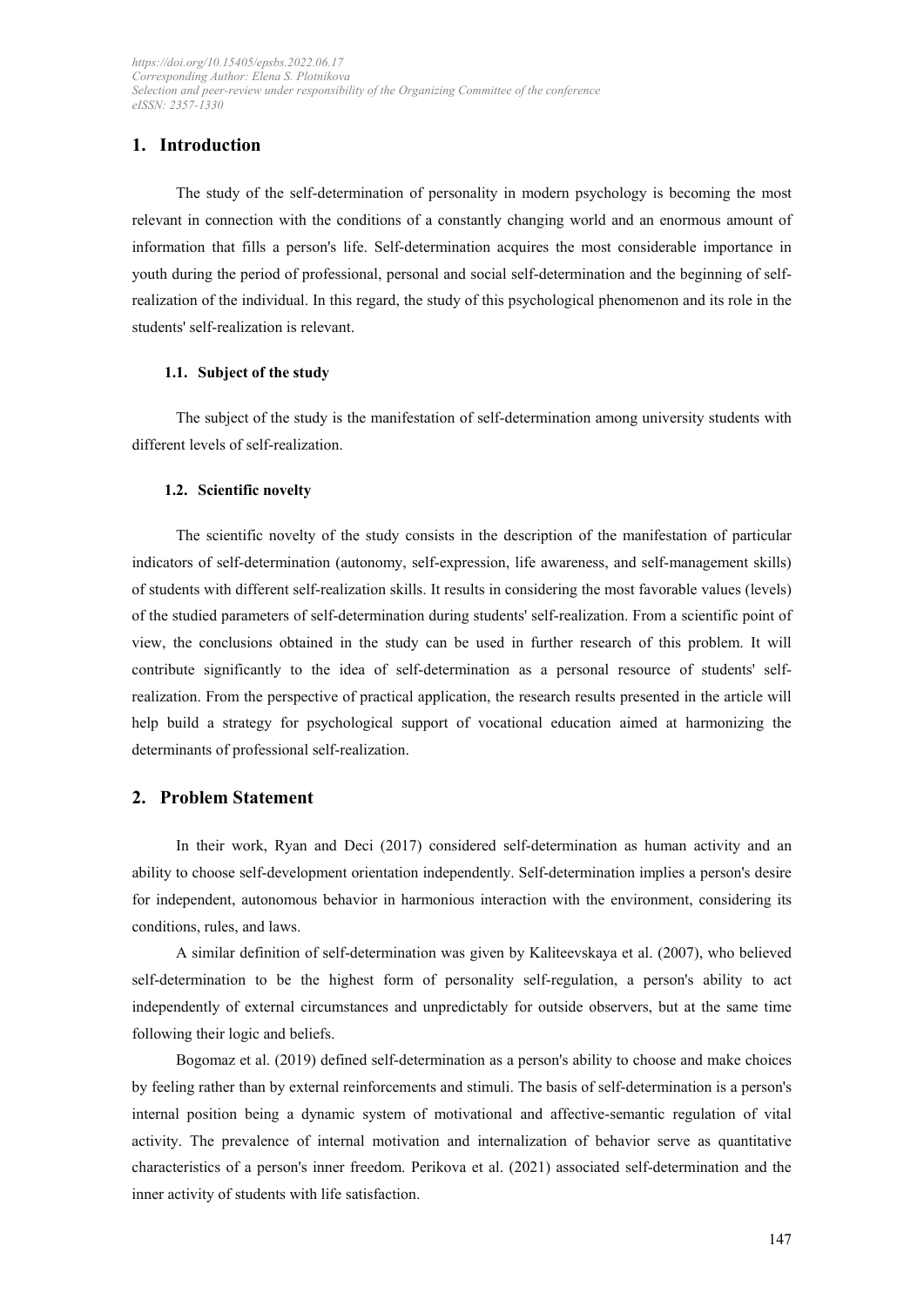Thus, self-determination is the ability of a person to make a conscious choice based on their interests and needs, taking into account external conditions. This quality can be a considerable condition for a personality's successful self-realization. It involves a person's awareness of his capabilities and potentials and their realization in various activities, social and personal self-realization.

# **3. Research Questions**

According to Apanasenko et al. (2021), it is especially significant to form the ability to adapt one's professional and personal goals to the development trends of modern society in the process of selfrealization. This process does not put the individual in contradiction with society but, on the contrary, contributes to its active transformative role. On the other hand, society itself and an educational organization can also contribute to self-realization and an individual's productive life in case of selfreflection and the creation of a value system that promotes the education of healthy youth (Shutenko, 2018).

In Kudinov's polysystem model, self-realization is understood as a set of instrumental-stylistic and motivational-semantic characteristics that ensure the constancy of aspirations and readiness for a person's self-expression in various spheres of life during ontogenesis. Different conditions actively affect a person's self-realization: psychological, social, psychoecological, psychophysiological, and pedagogical. Favourable conditions determine the success of personal self-realization (as cited in Kudinov et al., 2017, 2018). At the same time, self-determination allows a person to minimize their influence on the personality during self-realization.

In modern foreign psychology, self-determination is considered as a phenomenon that allows regulating emerging needs and focusing on higher needs (the need for self-actualization and selfexpression) while ignoring basic physiological needs (Armstrong, 2019; Krems et al., 2017; TadićVujčić et al., 2017; Van Egmond et al., 2017). Shogren et al. (2017) noted that independence, autonomy, and self-determination contribute both to predicting future independent life and success in educational and professional activities in youth and embody this (Howard et al., 2020).

#### **4. Purpose of the Studу**

The purpose of the paper is to study the manifestation of self-determination among university students with different levels of self-realization.

# **5. Research Methods**

We conducted an empirical analysis in which 280 students aged 18 to 25 participated in research on the manifestation of self-determination among university students with different levels of selfrealization.

#### **5.1. Psychodiagnostic method**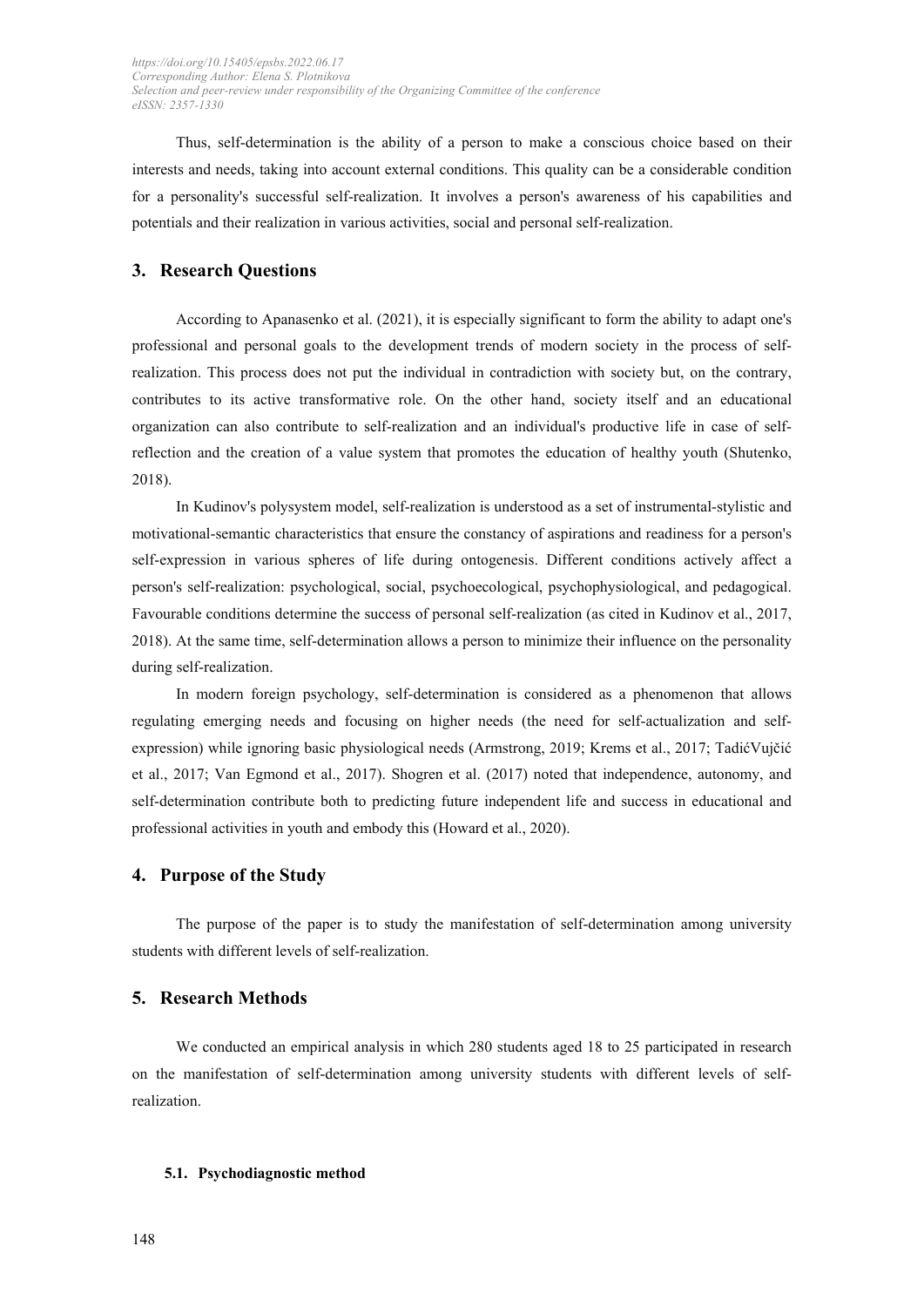The diagnostic tools were made up of the following techniques: "Self-determination test" constructed by E. N. Osin - modification of K. Sheldon's self-determination scale (as cited in Osin & Leontiev, 2008); "Test of life-meaning orientations" by D. A. Leontiev (as cited in Kaliteevskay et al., 2007); "Self- management skills test" by Peisakhov (1984); "Questionnaire of personality self-realization" by Kudinov (as cited in Kudinov et al., 2018). The above analysis is based on comparisons of the average self-determination indicators identified in four groups of subjects received by the diagnostics using the Questionnaire of Personality self-realization by S. I. Kudinov and factor analysis using the principal component method by rotating the correlation matrix according to the varimax type.

#### **5.2. Groups of subjects**

According to the results of diagnostics carried out with the help of S.I. Kudinov's "Questionnaire of personality self-realization" (Kudinov et al., 2018), the subjects were divided into groups according to the level of self-realization:

Group 1 - subjects with a harmonious level of self-realization (40 people);

Group 2 - subjects with an adaptive level of self-realization (108 people);

Group 3 - subjects with an inert level of self-realization (79 people);

Group 4 – subjects with an irrational level of self-realization (53 people).

#### **6. Findings**

The average values of self-determination indicators (autonomy and self-expression) according to the "Self-Determination Test" by E. N. Osin (as cited in Osin & Leontiev, 2008) are shown in Figure 1.



**Figure 1.** The comparison of average values of self-determination indicators among subjects with different levels of self-realization

The histogram shows an evident prevalence of the average values of autonomy among the respondents with adaptive and inert levels of self-realization. At the same time, we identified 12.5% (5) of subjects with a high level of autonomy in the first group. 36% (40) of subjects were determined in the second group. 56% (44) of subjects were found in the third group, and 22% (41) of respondents were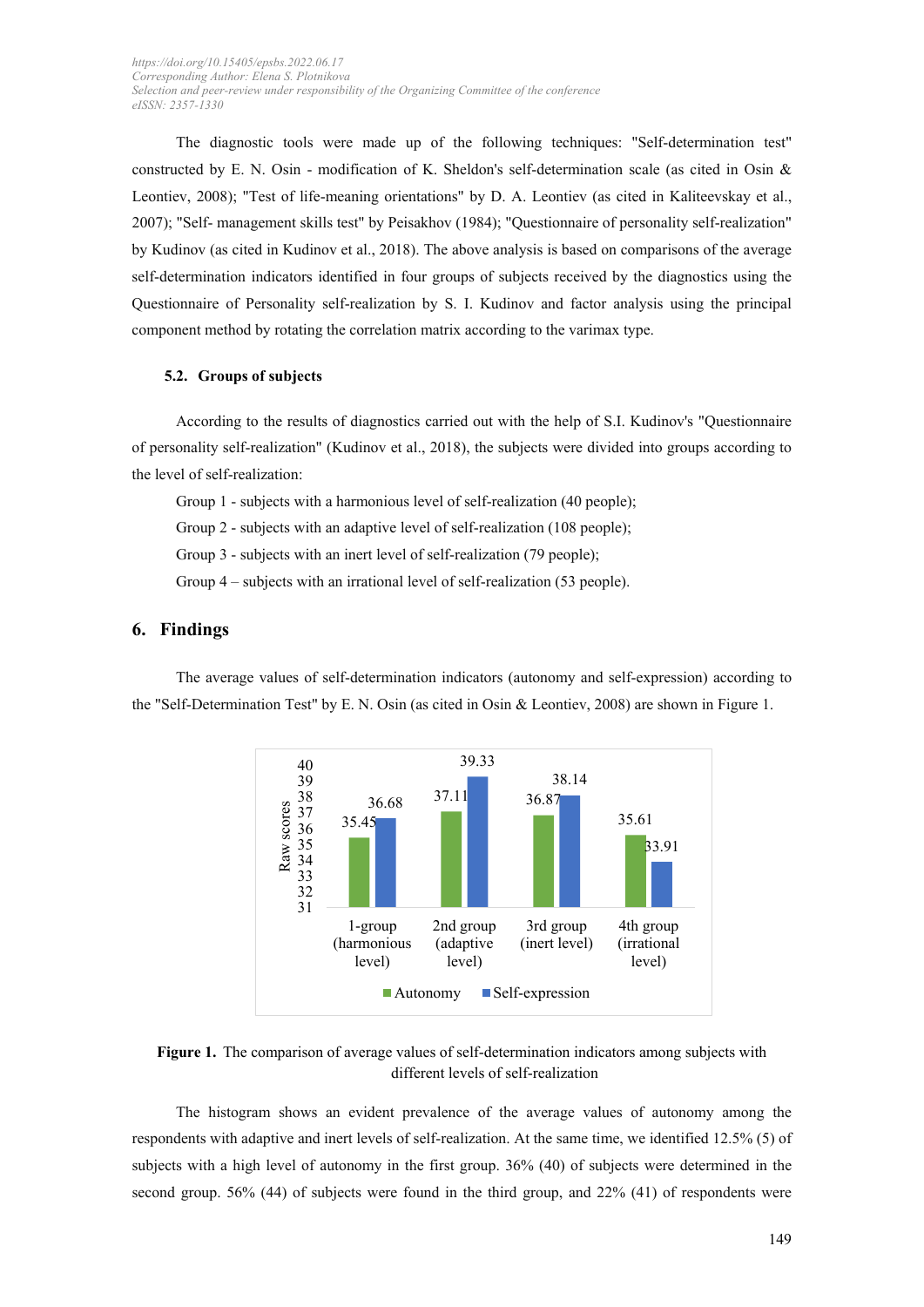identified in the fourth. It means that fewer subjects with a high level of autonomy belonged to the group with harmonious self-realization. There was also an apparent prevalence of average values of selfexpression among subjects with adaptive and inert levels of self-realization. The lowest values of selfexpression were explicit in the fourth group, in which more than a third of the respondents (36%) had a low level for this indicator.



Figure 2 shows the comparison of average values of self-management skills among the respondents.

#### **Figure 2.** The comparison of average values of self-management skills among the respondents

The average values for the general indicator of self-management skills in the selected groups differed slightly. However, as a result of quantitative analysis, we found out that in the first group with a harmonious level of self-realization, the number of subjects with an average amount by this indicator prevailed (40%), and no respondents with high and low levels were identified. This factor distinguished this group from the third and fourth ones, in which subjects with an average level of self-management skills also prevailed in number, but we could also identify students with high and low levels. These results may suggest that a high level of self-management ability can contribute to a person's moderation in self-realization. It consists of orientation to the social environment, "you need to be no worse than others," whereas reducing the level of self-management to above-average increases significantly the desire for self-development and develops the ability to distribute and use personal resources of the individual.

The comparison of average values according to the "Test of life-meaning orientations" by D.A. Leontiev (as cited in Kaliteevskay, et al., 2007) among the respondents is shown in Figure 3.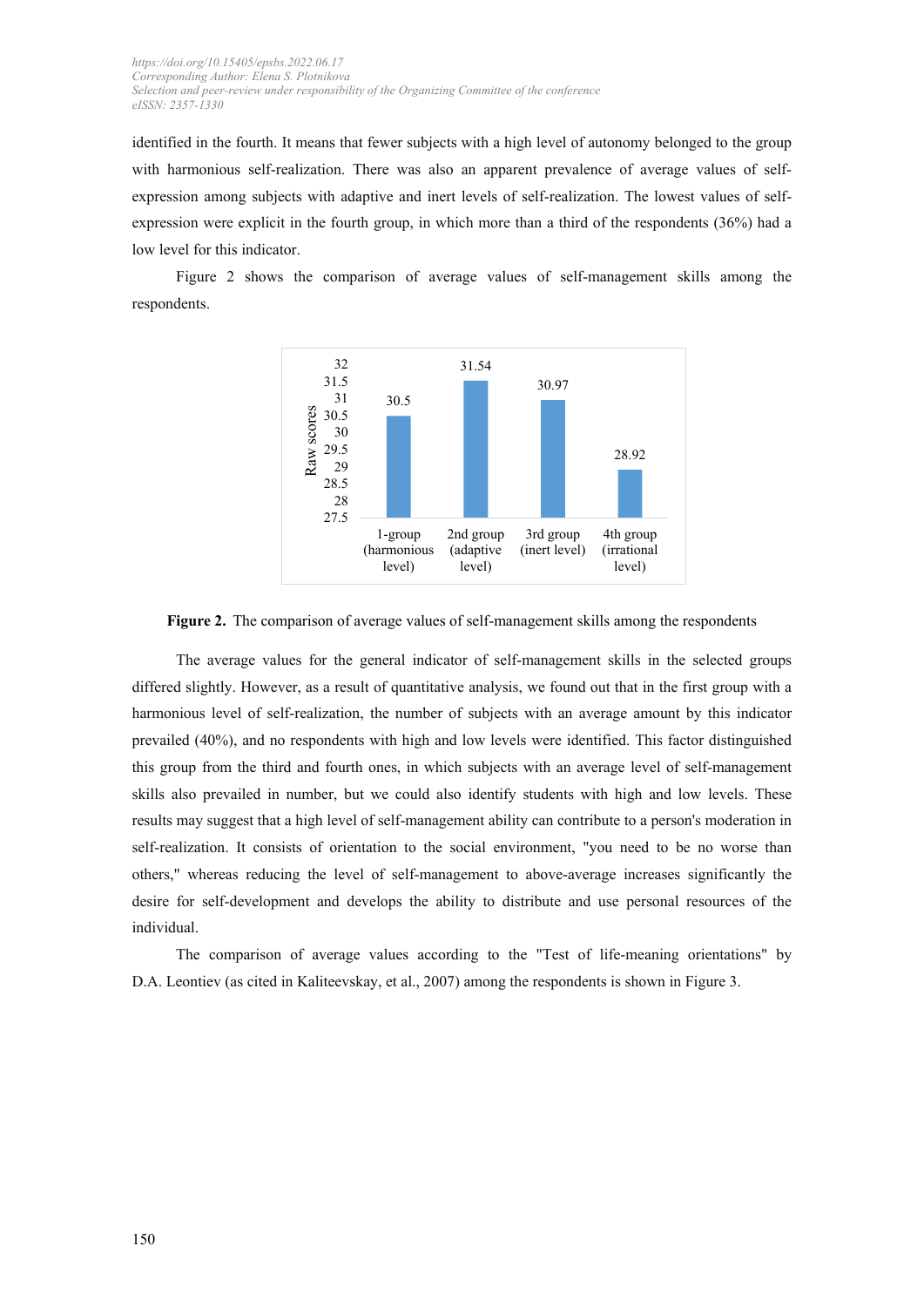

**Figure 3.** The comparison of average values of life awareness among subjects with different levels of self-realization

This parameter made it possible to reveal a significant difference in average values in all four groups. Moreover, there was certain regularity. The lower the level of self-realization of subjects, the lower life awareness was. Meaningful goals and the ability to set aims and achieve results influence selfrealization significantly. On the contrary, the lack of a life goal or its meaning and the inability to correlate goals with the future results make obstacles to self-realization.

Next, we will consider the factor structures of the components of self-determination of subjects with different levels of self-realization, which are presented in Table 1.

| <b>Groups</b> of | <b>Factors</b>         |                              |                       |                         |  |
|------------------|------------------------|------------------------------|-----------------------|-------------------------|--|
| subjects         | 1                      | $\mathbf{2}$                 | 3                     | $\overline{\mathbf{4}}$ |  |
| 1                | Life goals $(0,788)$   | Self-expression (0,919);     | Goal setting          | Correction              |  |
|                  | Life process           | Autonomy (0,787);            | (0,520);              | (0, 849);               |  |
|                  | (0, 915)               | Forecasting (0,820);         | Quality assessment    | Total                   |  |
|                  | Result (0,880)         | Decision making (0,458)      | criterion $(0,686)$ ; | indicator of            |  |
|                  | Locus of control       |                              | Self-control          | self-                   |  |
|                  | "I" $(0,661)$          |                              | (0,767)               | management              |  |
|                  | Locus of control       |                              |                       | skills (0,578)          |  |
|                  | "life" (0,800)         |                              |                       |                         |  |
|                  | Total indicator of     |                              |                       |                         |  |
|                  | life awareness         |                              |                       |                         |  |
|                  | (0,662)                |                              |                       |                         |  |
| $\overline{c}$   | Life goals $(0,732)$ ; | Quality assessment criterion | Self-expression       | Goal setting            |  |
|                  | Life process           | (0,603);                     | (0,754)               | (0, 565)                |  |
|                  | (0, 831);              | Self-control (0,681)         |                       |                         |  |
|                  | Result (0,790);        |                              |                       |                         |  |
|                  | Locus of control       |                              |                       |                         |  |
|                  | "I" $(0,642)$ ;        |                              |                       |                         |  |
|                  | Locus of control       |                              |                       |                         |  |
|                  | "life" $(0,841)$       |                              |                       |                         |  |
|                  | Total indicator of     |                              |                       |                         |  |
|                  | life awareness         |                              |                       |                         |  |
|                  | (0, 550)               |                              |                       |                         |  |
|                  | Planning $(0,591)$ ;   |                              |                       |                         |  |

**Table 1.** Factor structure of the components of self-determination of subjects with different levels of self-realization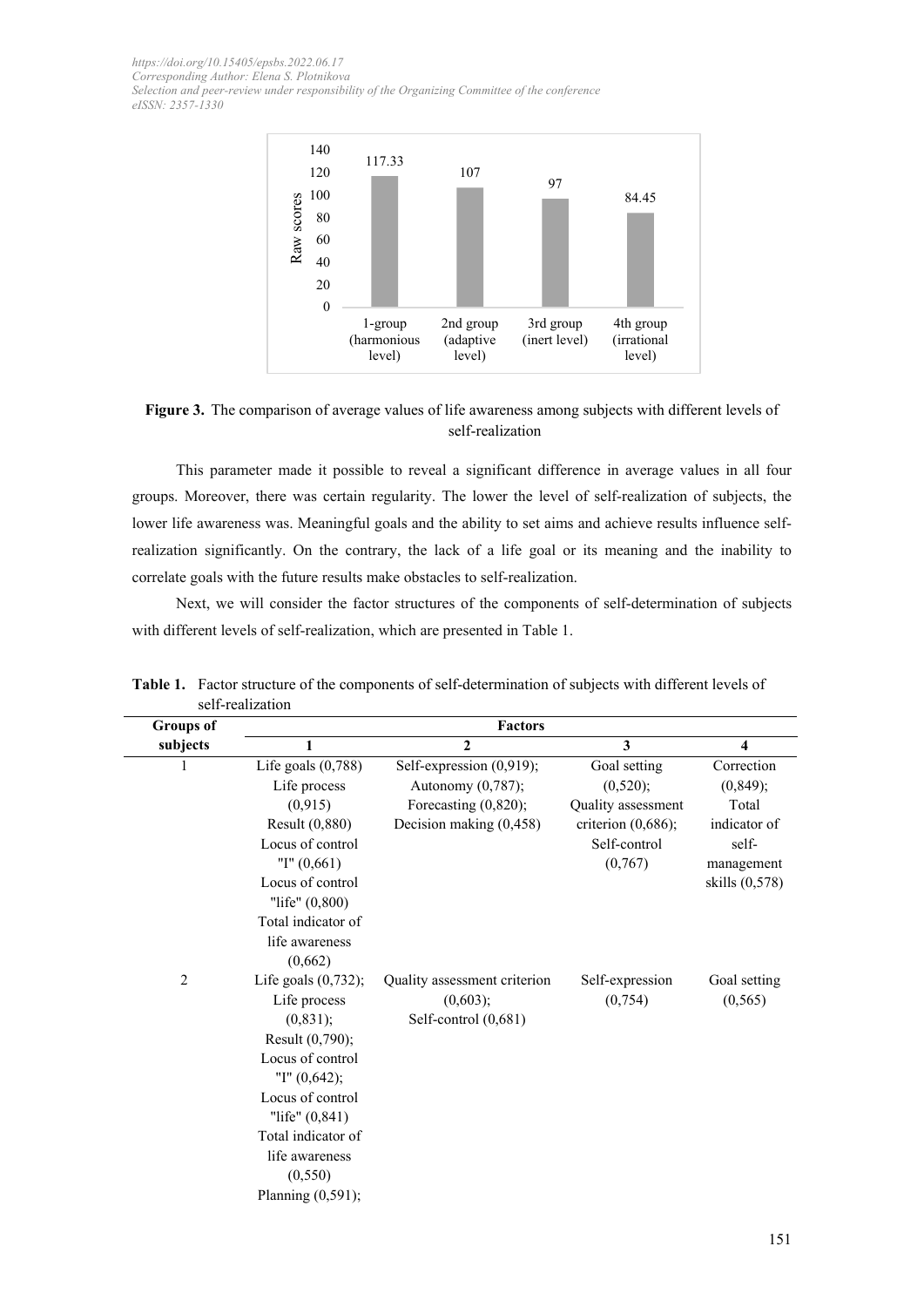|   | Decision making       |                                  |                        |  |
|---|-----------------------|----------------------------------|------------------------|--|
|   | (0,645);              |                                  |                        |  |
|   | Total self-           |                                  |                        |  |
|   | management skills     |                                  |                        |  |
|   | (0,505)               |                                  |                        |  |
| 3 | Contradiction         | Life goals $(0,861)$ ;           | Self-expression        |  |
|   | analysis $(0,666)$ ;  | Life process $(0,903)$ ;         | (0,876);               |  |
|   | Goal setting          | Life results $(0,888)$ ;         | Autonomy $(0,821)$     |  |
|   | (0, 539);             | Locus of control "I" $(0,758)$ ; |                        |  |
|   | Planning $(0,677)$ ;  | Locus of control "life"          |                        |  |
|   | Quality               | (0,821);                         |                        |  |
|   | assessment            | Total indicator of life          |                        |  |
|   | criterion $(0,862)$ ; | awareness $(0,799)$              |                        |  |
|   | Decision making       |                                  |                        |  |
|   | (0,618);              |                                  |                        |  |
|   | Self-control          |                                  |                        |  |
|   | (0, 814);             |                                  |                        |  |
|   | Correction            |                                  |                        |  |
|   | (0,704);              |                                  |                        |  |
|   | Total self-           |                                  |                        |  |
|   | management skills     |                                  |                        |  |
|   | (0,858)               |                                  |                        |  |
| 4 | Total self-           | Self-expression (0,916);         | Planning $(0,686)$ ;   |  |
|   | management skills     | Autonomy (0,904);                | Quality assessment     |  |
|   | (0,612);              | Contradiction analysis           | criterion $(0,766)$ ;  |  |
|   | Life Goals            | (0, 550);                        | Self-control           |  |
|   | (0,914);              | Forecasting $(0,558)$ ;          | (0,765);               |  |
|   | Locus of control      | Goal setting (0,692)             | Correction $(0,716)$ . |  |
|   | "life" $(0,818)$      | Decision making 0,660)           |                        |  |

Let us turn to the factor structure of the components of self-determination of subjects with a harmonious level of self-realization. The first factor included the most significant elements describing life awareness (life goals, process, and results, the locus of control "life," and the total indicator of life awareness). Thus, a high level of life awareness, defining a flexible interaction with the external environment, plays a significant role in the self-realization of students. It confirms the position of R. Ryan and E. Deci's self-determination theory (2017), as well as D. A. Leontiev's concept (as cited in Kaliteevskay, et al., 2007) and Uhl-Bien and Pillai's (2007) views on self-determination. The second factor was represented by autonomy, self-expression, forecasting, decision-making, and self-management skills. We can confirm that successful self-realization demands volition, which allows a person to regulate self-development, make decisions independently, and act based on his goals. However, they turn out to be less significant than life awareness. The third factor was marked by goal setting, quality assessment criteria, and self-management. The role of these elements in the process of personal self-realization is minimized. However, we should not deny their influence on the phenomenon under study. The fourth factor included such components of self-determination as correction and a general indicator of selfmanagement abilities. Even though the proportion of their influence is minimal, it is impossible to deny the overall effect of this characteristic on the self-realization process. The average level of their severity in the subjects is manifested together with higher values of self-realization.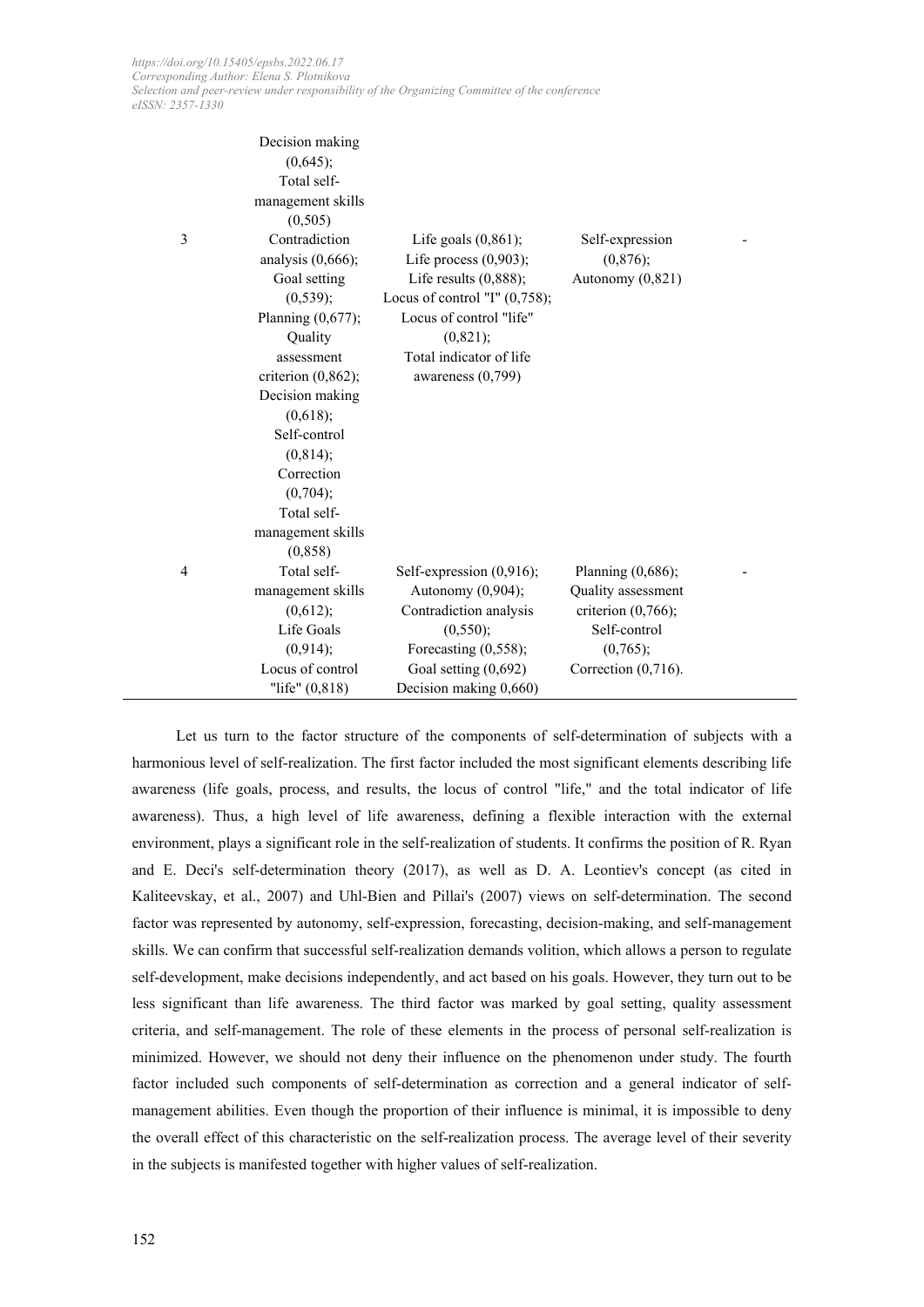Let's consider the factor structure of the components of self-determination of subjects with an adaptive level of self-realization. The first factor included the most significant components as planning, decision-making, the general indicator of self-management skills, life goals, life process, and its result, the locus of control "I," the locus of control "life" and life awareness, in other words, characteristics corresponding to the semantic sphere of personality and self-management. The data obtained were similar to the study results of the first group (subjects with a harmonious level of self-realization). However, the importance of self-management skills increased for this group. The second factor in this study group differed significantly from the first as it included quality assessment criteria and self-management. These indicators played a less significant role (presented by the third factor) in the first experimental group with a harmonious level of self-realization. In the group with an adaptive level of self-realization, they were more considerable. Self-expression represented the third factor. The result of this factor in this experimental group was reduced. Thus, we could conclude that it affected self-realization positively. In the group with a harmonious level of self-realization, this indicator had a more significant impact. Goalsetting represented the fourth factor, and its result was also reduced in this group. It may indicate a positive effect of the component on personal self-realization since this group of respondents contained a higher level of self-realization, and the goal-setting factor was influential.

Next, we will consider the factor structure of the components of self-determination of subjects with an inert level of self-realization. The first factor included such significant components as contradiction analysis, forecasting, goal-setting, planning, quality assessment criteria, decision-making, self-control, correction, and a total indicator of self-management skills, in other words, characteristics corresponding to the sphere of behavior and action management. The study results suggest that the explicitness of these characteristics along with a reduced level of life awareness can play a restraining role in the individual's self-realization. The features of the meaning-of-life sphere of the personality represented the second factor, including life goals, life process and its results, the locus of control "I," the locus of control "Life," and the general indicator of life awareness. The ratio of self-determination components that constituted the second-factor elements indicated the priority of their functioning regarding the peculiarities of the phenomenon. These may be expressed by the fact that the respondents of this group felt life is subject to their control, supposed that they could choose the direction of their own lives, and make decisions while not taking into account some limitations of the environment. As a result, they experience difficulties in self-realization: when faced with unfavourable environmental conditions, they choose to abandon activity (inertia). Examining the third factor, we noted that such characteristics as self-expression and autonomy were less significant in this group. Given the certain remoteness of these components from the centre, we can state that the manifestation of self-expression and independence are not fundamental in the self-expression of the subjects of this group, which may explain their low activity in the process of self-realization. The fourth factor was the additional characteristic "age of the subjects" introduced. However, considering the remoteness of this characteristic from the centre, we can state that its manifestation is not fundamental in the self-realization process of the subjects of this group.

Next, we will consider the factor structure of the components of self-determination of subjects with an irrational level of self-realization. Its first factor was represented by self-determination as general self-management skills, life goals, the locus of control "I," and "life." The second factor of subjects with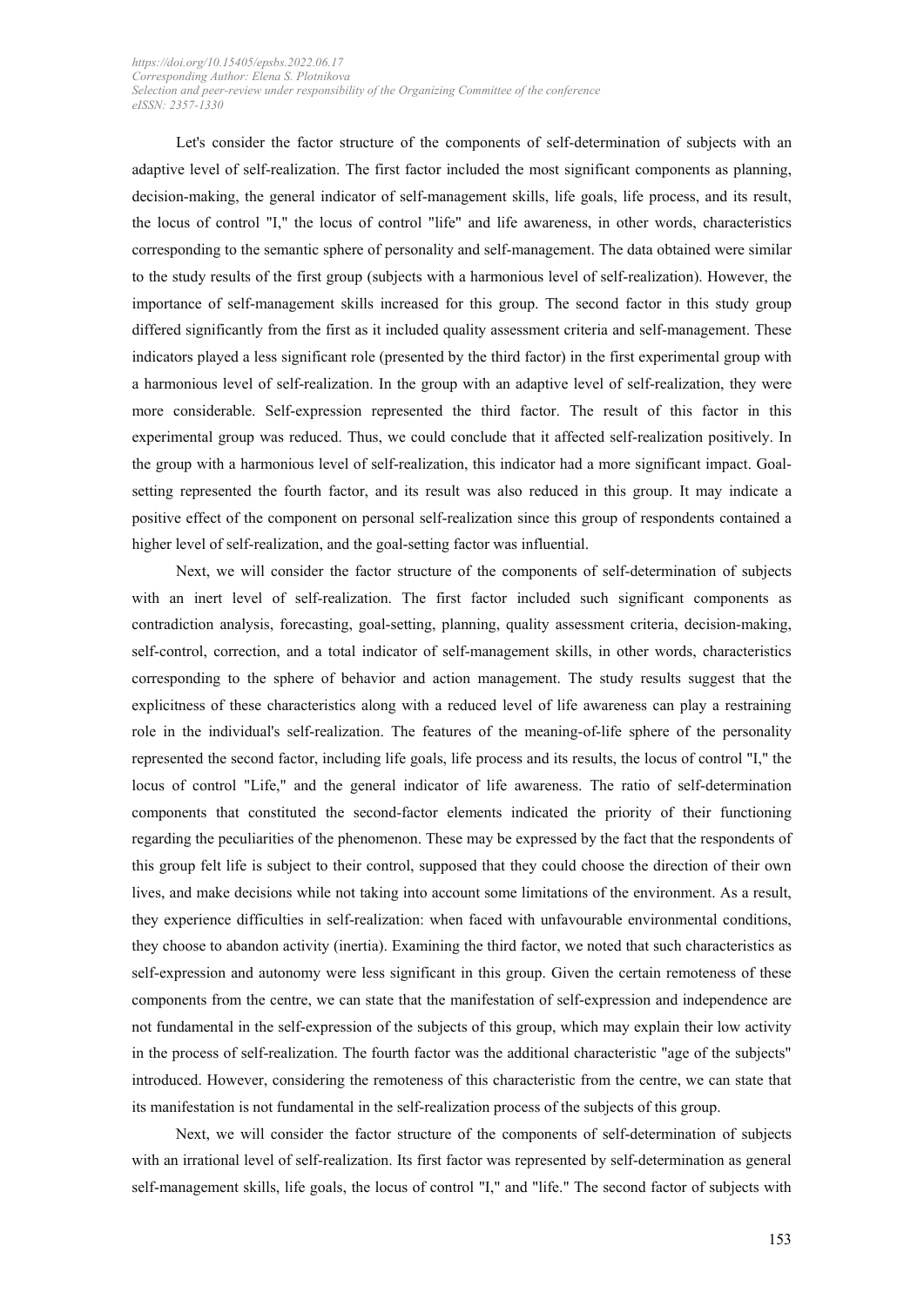an irrational level of self-realization included such characteristics of self-determination as autonomy, selfexpression and contradiction analysis, forecasting, goal-setting, and decision-making. Given their place in the factor structure, we can state confidently that their role in the self-realization of these respondents is less significant than that of the respondents of other groups. When considering this factor structure as a whole, we can assume that a high level of self-management skills with life awareness and age orientation (or attitudes regarding age) can negatively influence self-realization. The respondents' confidence in this group in having the possibility to control their lives generates a lack of personal initiative and activity, both in fulfilling tasks and self-improvement. As a result, attitudes are formed: "I can change everything at any moment," "I'm fine," and a tendency to believe that everything happens by itself, so you don't need to make any efforts for your development.

# **7. Conclusion**

Individuals with a high (harmonious) level of self-realization are characterized by an average level of autonomy, self-expression, and self-management skills with a high level of life awareness. The subjects with a low (irrational) level are also more often characterized by an average level of autonomy and self-expression. Although, the average values of self-management skills and life awareness are noticeably lower than in other groups (with a harmonious, adaptive, and inert level of self-realization).

The most productive factor structure of self-determination, ensuring the success of self-realization, consists of the following characteristics (in the order of importance): 1) life awareness; 2) a person's confidence in the availability of choice (autonomy), and a sense of alignment of life with desires (selfexpression); 3) presence of a subjective model of the desired result (goal setting), the possibility and ability to evaluate the achieved result (evaluation criteria); 4) self-management skills.

#### **References**

- Apanasenko, O. N., Kuryakov, A. V., & Semenchenko, I. V. (2021). Samorealizatsiyalichnosti v obshchestve [Self-realization of the individual in society]. *Modern science: actual problems of theory and practice. Series: Humanities*,*02*, 60-63. https://doi.org/10.37882/2223-2982.2021.02.03
- Armstrong, К. (2019). Mastering Motivation. *Observer, 32*(7), 22-25. https://www.researchgate.net/publication/332173354 Moving to a World Beyond p\_005
- Bogomaz, S. A., Boyko, E. A., & Yashina, V. V. (2019). Vzaimosvyaz emotsionalnogo intellekta s parametrami deyatelnosti, motivatsii i tsennostey u rossiyskoy vuzovskoy molodezhi [The relationship between Russian university youth's emotional intelligence and their parameters of activity, motivation and values]. *Psychology of cognitive processes, 8,* 14–25. [https://www.elibrary.ru/download/elibrary\\_42374393\\_56015908.pdf](https://www.elibrary.ru/download/elibrary_42374393_56015908.pdf)
- Howard, J. L., Gagné, M., Van den Broeck, A., Guay, F., Chatzisarantis, N., Ntoumanis, N., & Pelletier, L. G. (2020). A review and empirical comparison of motivation scoring methods: An application to self-determination theory. *Motivation and Emotion, 44*, 534–548. https://doi.org/10.1007/s11031-020-09831-9
- Kaliteevskaya, E. R., Leontiev, D. A., Osin, E. N., & Borodkina, I. I. (2007). Smysl, adaptatsiya i samodeterminatsiya u podrostkov [Sense, adaptation and self-determination in adolescents]. *Questions of psychology, 2,* 68-79.
- Krems, J. A., Kenrick, D. T., & Neel, R. (2017). Individual perceptions of self-actualization: What functional motives are linked to fulfilling one's full potential? *Personality and Social Psychology Bulletin, 43,* 1337–1352. <https://pubmed.ncbi.nlm.nih.gov/28903683/>